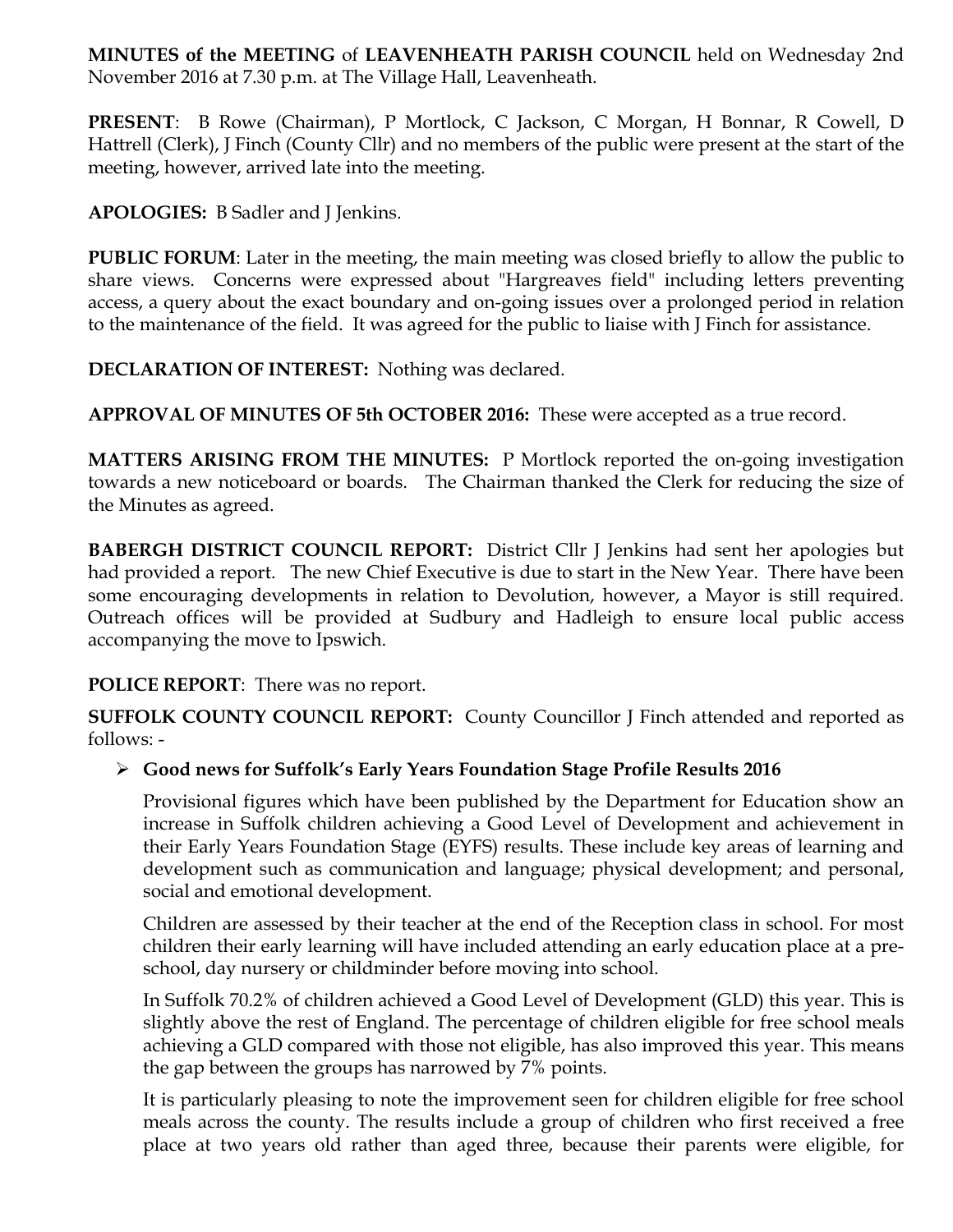economic reasons. This national policy seems to be making a difference to the children whose families are less well off, because we can see they have achieved more compared to children with similar backgrounds who did not have a place at two in previous years.

To find out if your two year-old is eligible for free childcare, visit https://www.suffolk.gov.uk/children-families-and-learning/childcare-information-andsupport-for-parents-and-providers/guidance-for-parents-and-carers/free-early-learningfor-2-year-olds/

All children, no matter their family circumstances, are entitled to free early education (childcare) from the term after their third birthday up until they start school full time. More information and details of how to apply can be found here: https://www.suffolk.gov.uk/children-families-and-learning/childcare-information-andsupport-for-parents-and-providers/guidance-for-parents-and-carers/

## Ø **Delivery of the new Greater Anglia rail franchise is key focus at this year's Suffolk Rail Conference.**

Rail network infrastructure requirements needed to deliver the new Greater Anglia Rail Franchise were the key topics discussed at this year's rail conference held on Monday 24 October in Ipswich.

The phasing of rail infrastructure was one of the issues delegates explored with rail industry leaders and representatives from Government departments including Network Rail. Improving track capacity, signals and level crossings are just some of the areas required for improvement to support new rolling stock and additional train services, which have been confirmed as part of the new Greater Anglia rail franchise contract announced in August.

The conference was attended by speakers from Greater Anglia, Network Rail, and the Department for Transport. Representatives from the Transport Research Laboratory, Crossrail and The East West Rail Consortium also provided presentations on rail innovation and new opportunities for businesses that wish to use this opportunity to benefit from faster, more reliable services.

This annual conference is a key date in the diary each year in helping to lobby Government and rail organisations to deliver better East Anglian passenger and freight rail services. The new passenger franchise is the reward for this effort but there is still more to do for the Suffolk's residents and businesses to make it a reality in the next decade.

## Ø **Be Safe and Seen in Suffolk - Thousands of children to receive free safety reflectors as part of new road safety campaign**

Suffolk County Council is working in partnership with BBC Radio Suffolk to launch a new road safety campaign this autumn – 'Be Safe and Seen in Suffolk.'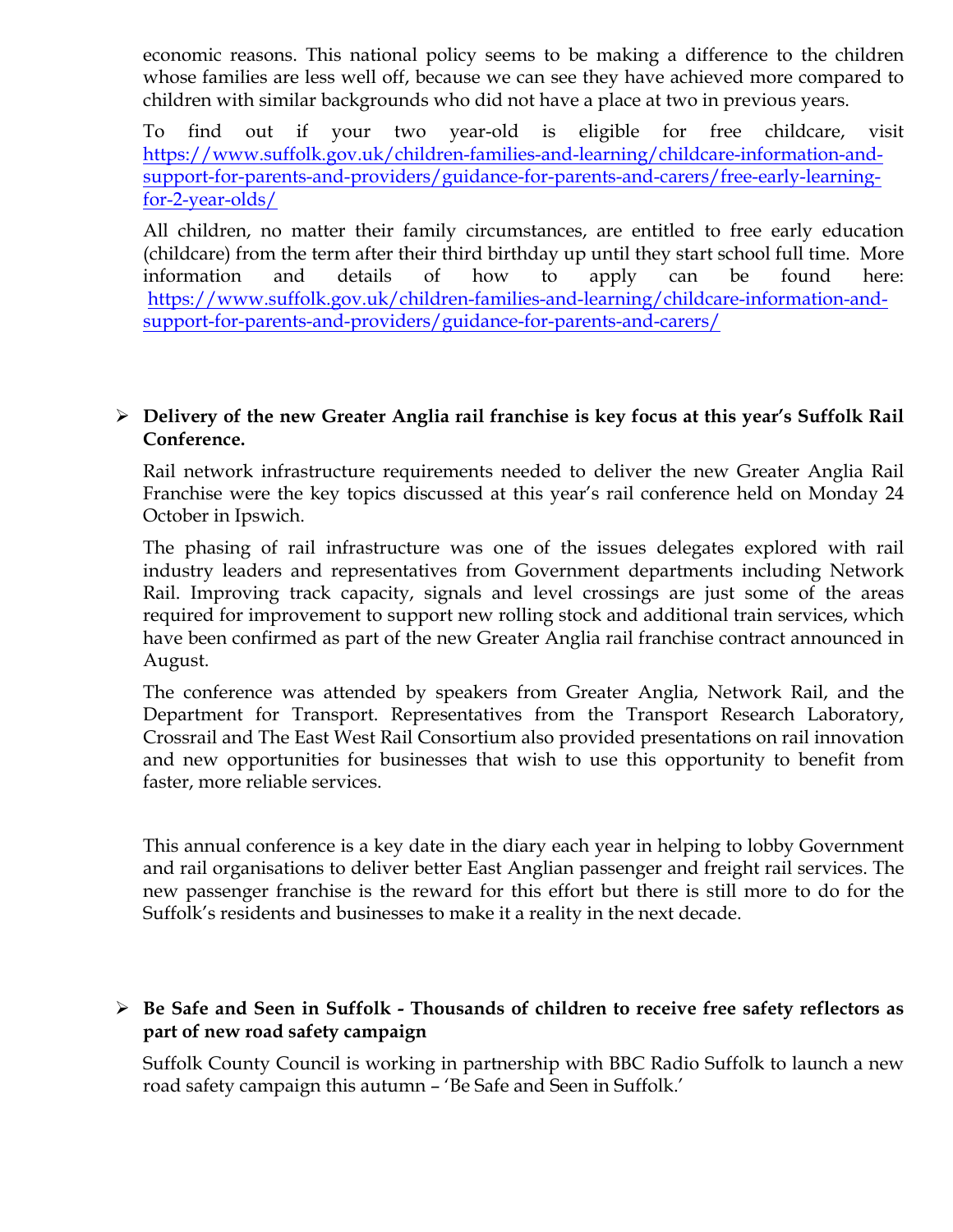The campaign will see over 12,000 badge reflectors given to primary school aged children, which can be worn on their coats or backpacks to reflect the beam of vehicles in darker conditions to ensure that children are seen as they walk with friends and parents.

The idea and concept for the campaign was developed earlier this year through discussions with BBC Radio Suffolk. A design competition took place as part of the events and activities at this year's Suffolk Show with the winning design selected from over 190 entries.

A major part of undertaking this campaign was the determination to promote exercise, walking and physical activity amongst young people. It was understood that to achieve this, the children and their families needed to feel safe before stepping out during the darker months. So the reflector campaign was born!

The campaign is part of Suffolk's Year of Walking, which celebrates walking in Suffolk, promotes walking events and encourages new walking opportunities. Children are most active during the spring and summer months. An average of around 65 minutes of activity a day in April drops to around 48 minutes during the colder months of January and February. Staying active promotes physical and emotional wellbeing and it is important that young people stay active as there is emerging evidence that suggests links between physical activity and better academic attainment and attention.

Suffolk County Council's Road Safety Team and Public Health Team have invested £9,550 into the campaign to deliver enough reflectors to benefit over 60 primary schools across the county.

The campaign was officially launched at the Suffolk Show by Cllr James Finch and BBC Radio Suffolk at the beginning of June.

**CORRESPONDENCE:** The report had been issued ahead of the meeting and key areas were discussed. Information about accessing S106 money or other grants to provide more sustainable play equipment was discussed. It was agreed for the Village Green Committee to consider at their next meeting. A notice was to be put on the phone boxes on the subject of the BT Consultation regarding an alternative use.

**HIGHWAYS**: The appearance of long black poles were commented upon.

**FINANCE:** The bank balances as at 2nd November 2016 were **£28824.40** in the Community Account, **£15321.88** in the Reserve Account making a total of **£44146.28**. The work to the oak tree near 2 Sweet Briar Close was approved. Members acknowledged receipt of the **Annual Risk Assessment** document to review and it was agreed to seek advice from B Sadler on his return - **Action All**. The half year budget review figures were read to members and it was agreed to circulate the document including up to date percentages to members - **Action Clerk.**

### **The following were authorised for payment: -**

| 1416 | 414.40 | D K Hattrell                 | Clerk's Salary          |
|------|--------|------------------------------|-------------------------|
| 1417 | 93.60  | <b>Inland Revenue</b>        | Clerk's ddtns & ERS NIC |
| 1418 | 153.59 | <b>SCC</b> - Pension ACC     | Clerk's Pension         |
| 1419 | 362.40 | Tree & Lawn Co               | V Green                 |
| 1420 | 60.00  | <b>Community Action Suff</b> | PC Website servicing    |
| 1421 | 36.00  | Leavenheath Vill Hall        | Hall hire               |
| 1422 | 108.00 | AIS                          | Playground inspectionVG |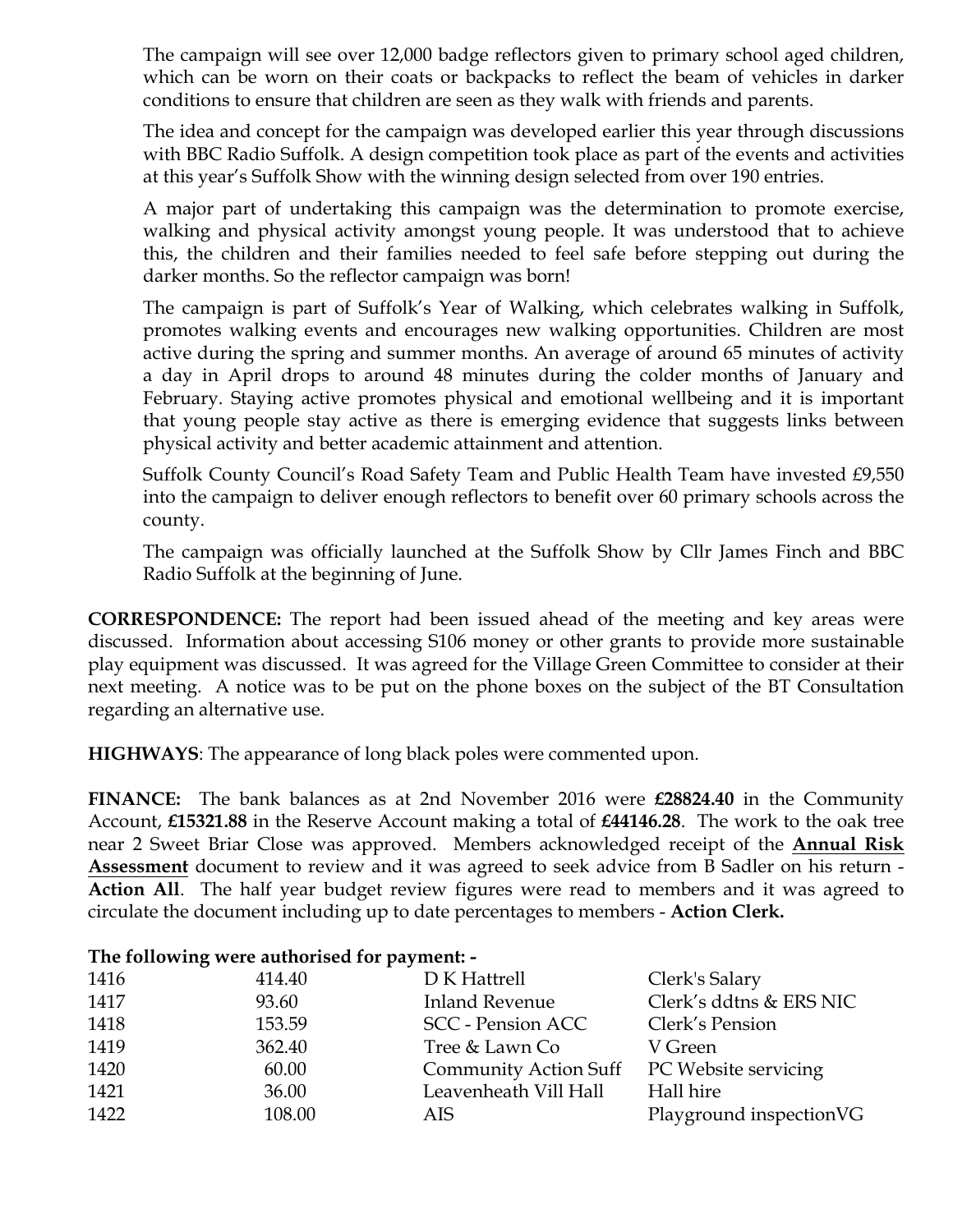**Total £1352.99**

**FOOTPATH REPORT:** R Cowell gave a report of recent activity and members agreed for him to explore changing some cutting priorities on certain paths.

**RESERVING POLICY**: It was agreed to defer this item pending information from SALC - **Action Clerk to include as an Agenda item for December Meeting.** 

**VILLAGE HALL:** P Mortlock gave a report on recent activity, no decisions were required from the Parish Council.

**VILLAGE GREEN:** P Mortlock gave a report on recent activity, no decisions were required from the Parish Council.

**CHURCH PATH DITCH:** A report was made of recent observations and it was agreed to arrange another site meeting with the Environment Agency representative, H Bonnar and P Mortlock **- Action Clerk.** 

**IDEAS TO IMPROVE THE VILLAGE:** This was deferred in view of time.

**REPORTS AND QUESTIONS FROM CHAIRMAN AND MEMBERS**: It was agreed to issue a thank you letter to Bob Lindsell for litter picking subject to his address being provided to the Clerk.

**The meeting closed at 9.23 p.m.**